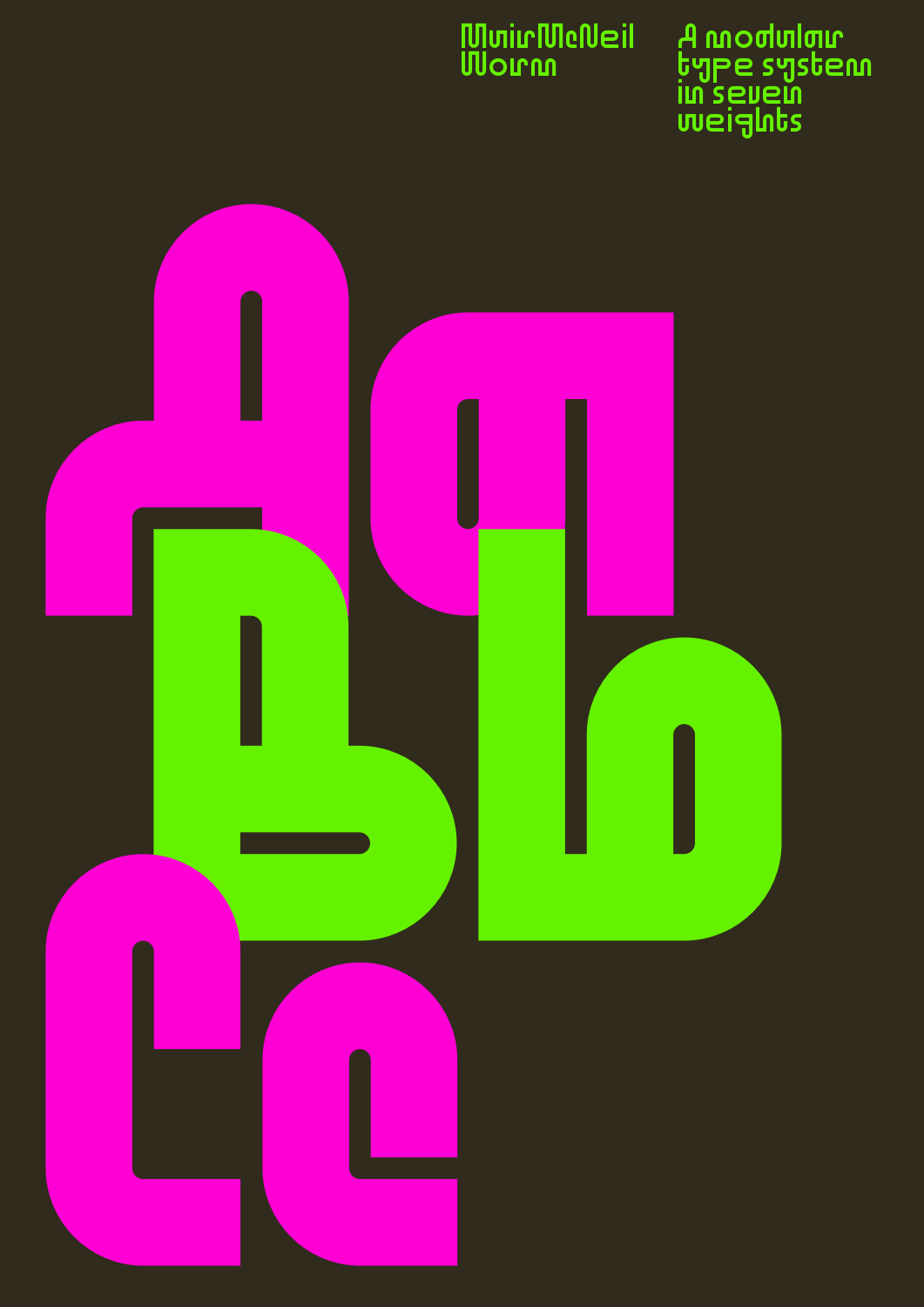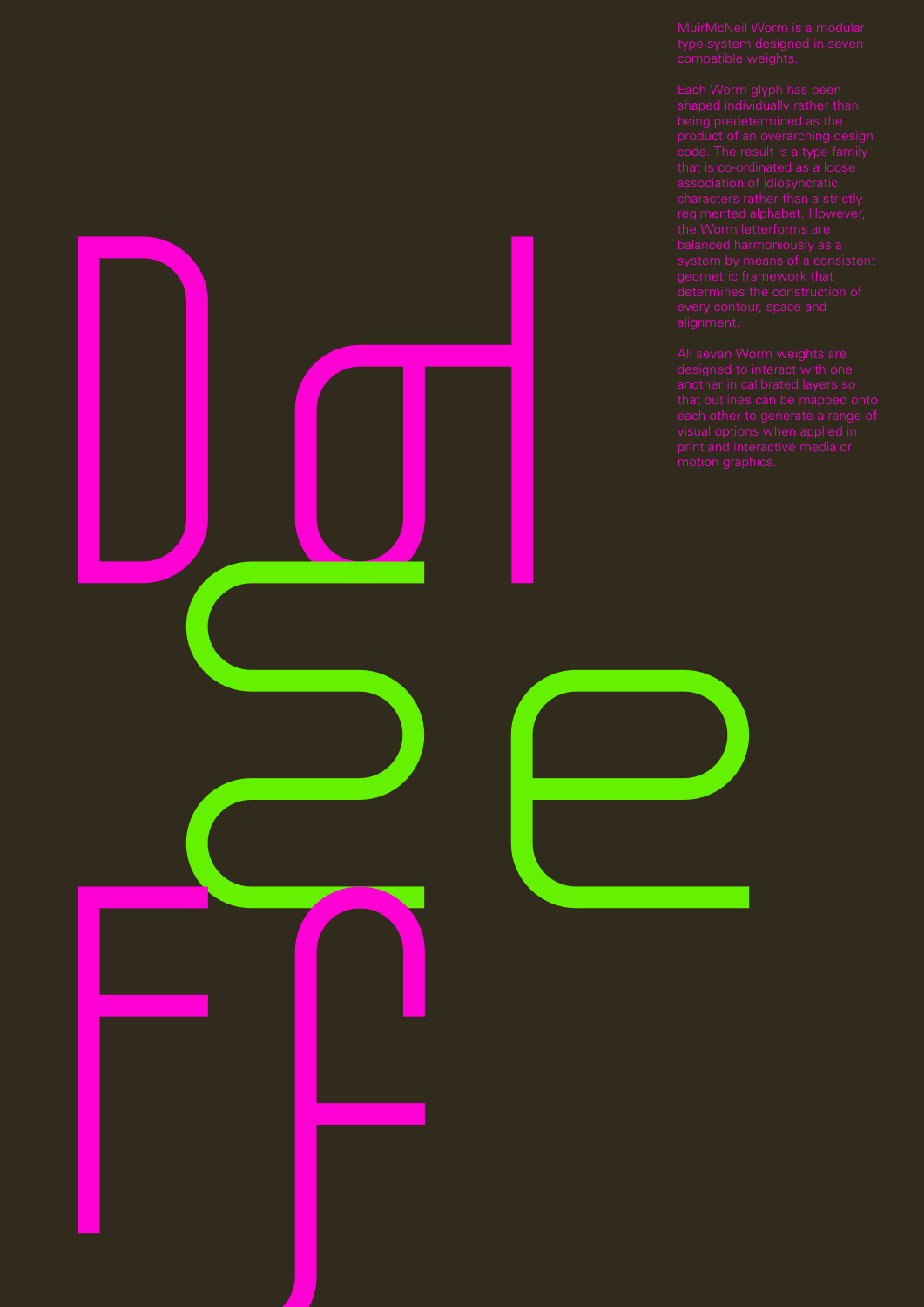

68/55pt

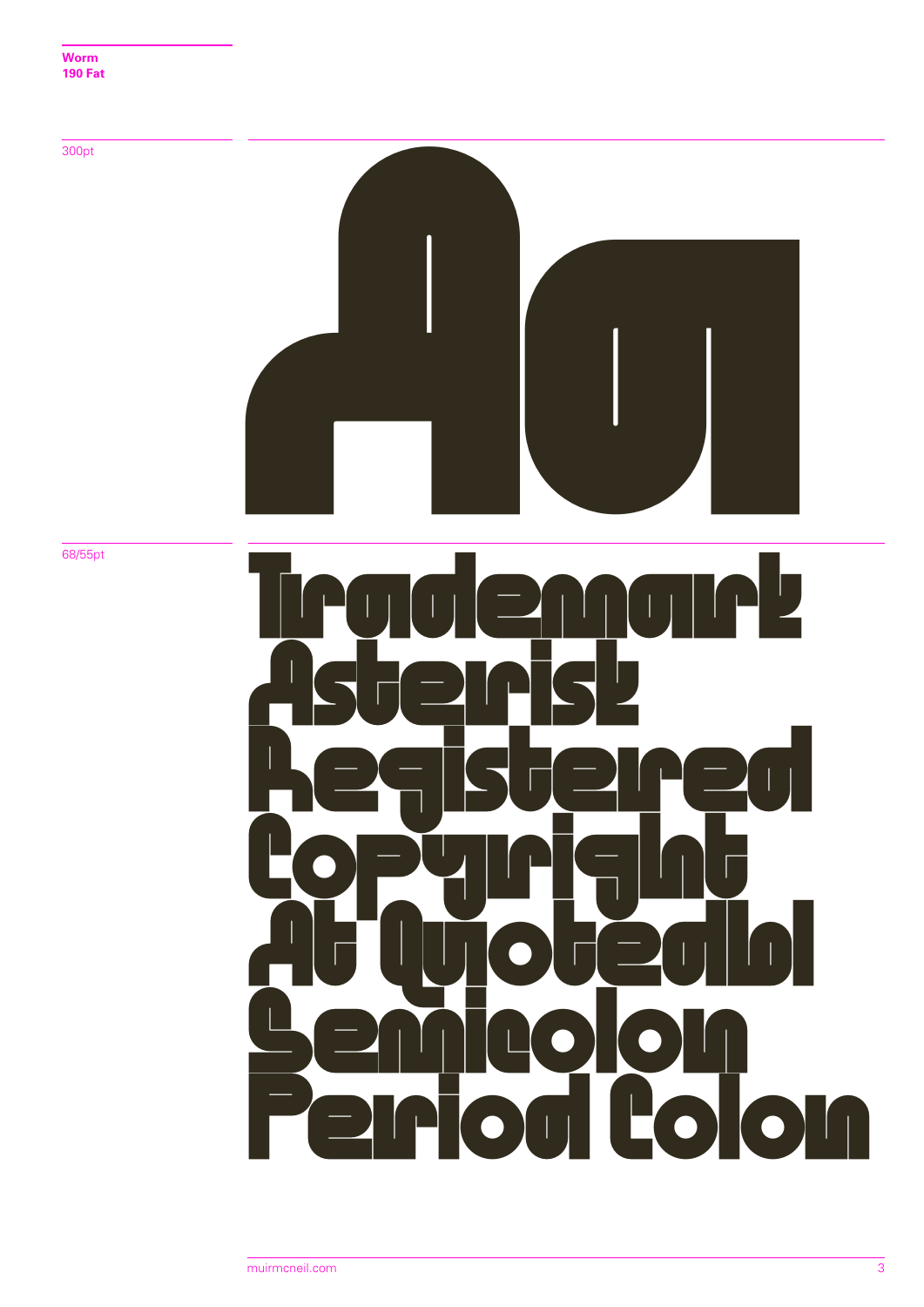**Aa**

68/55pt

### **Trademark Asterisk Registered Copyright At Quotedbl Semicolon Period Colon**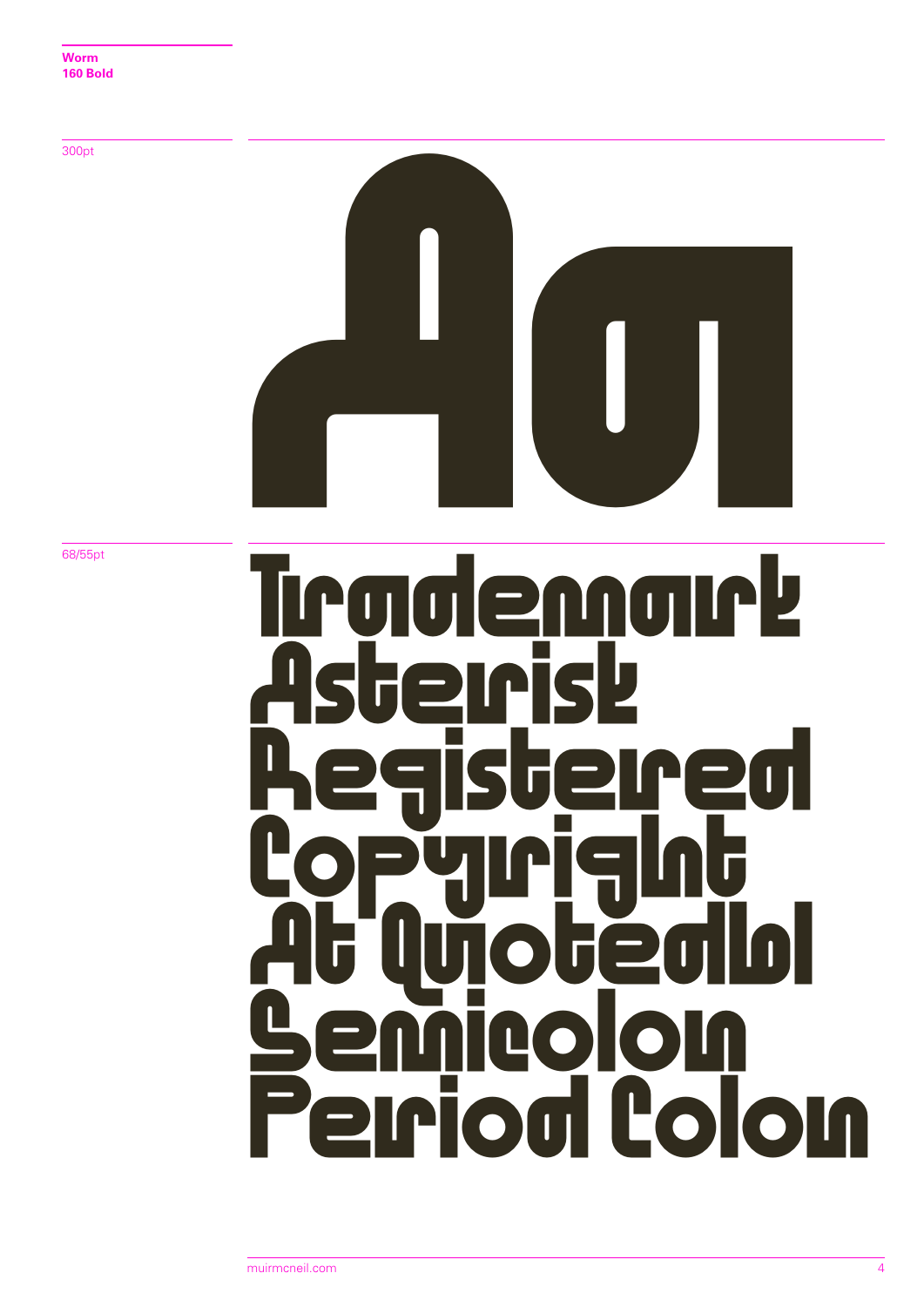# Aa

68/55pt

### Trademark Asterisk egistered **Copyright** At Quotedbl otedlol Period Colon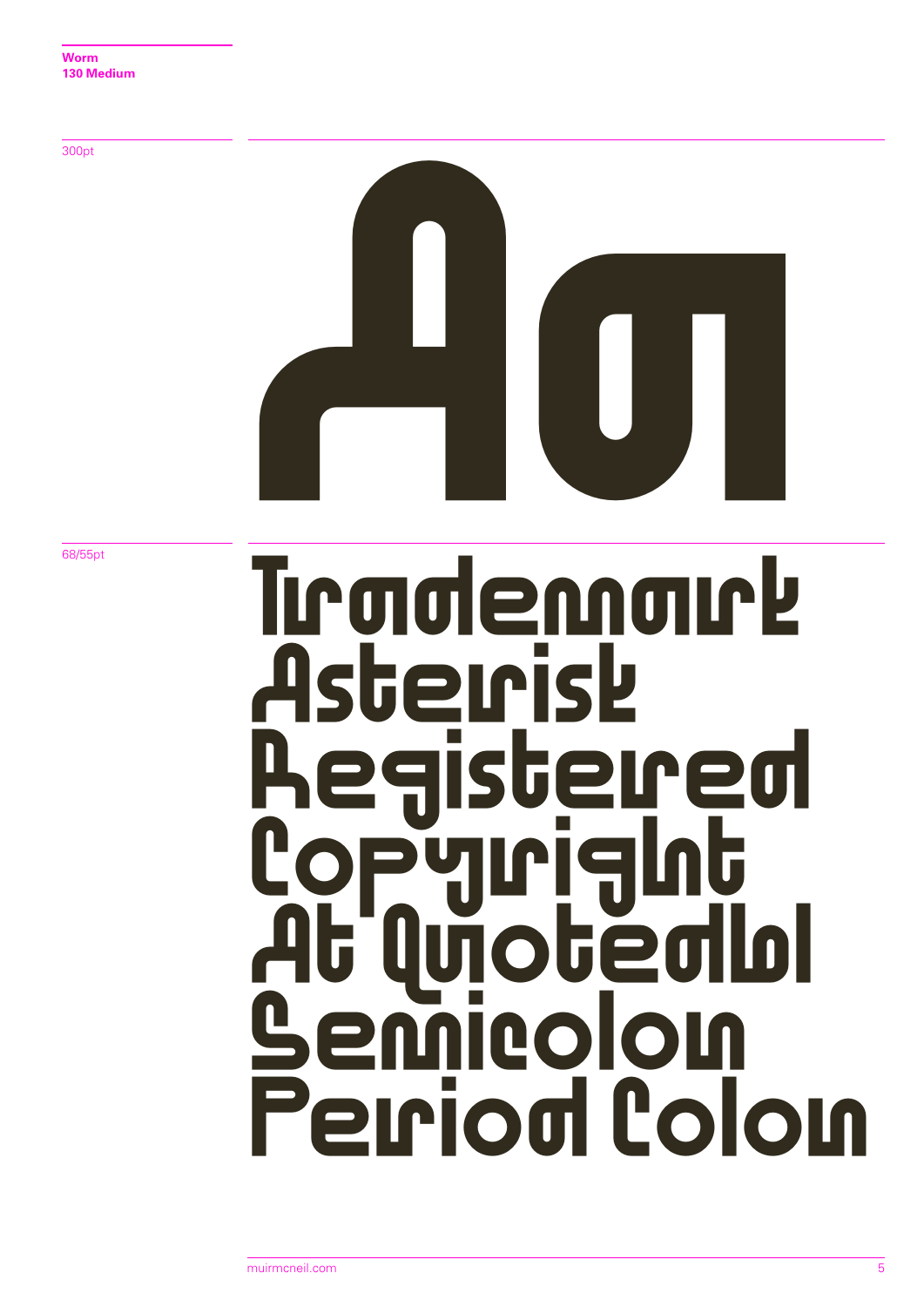# Aa

68/55pt

### Trademark Asterisk Registered Copyright At Quotedbl **Semicolon** Period Colon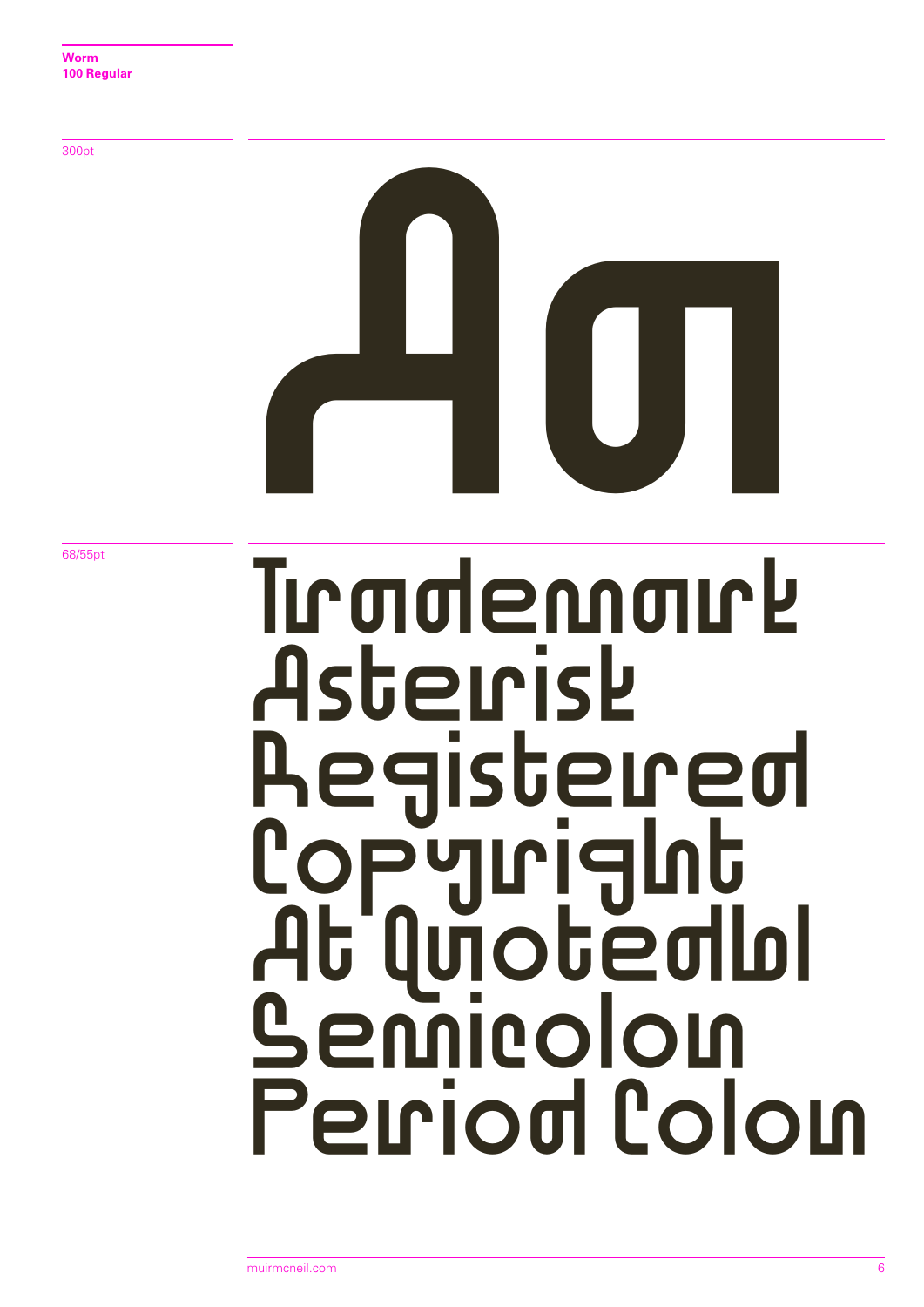# Aa

68/55pt

### Tumdennaurk Asterisk Registered **Copyright** At Quotedbl Semicolon Perriod Colon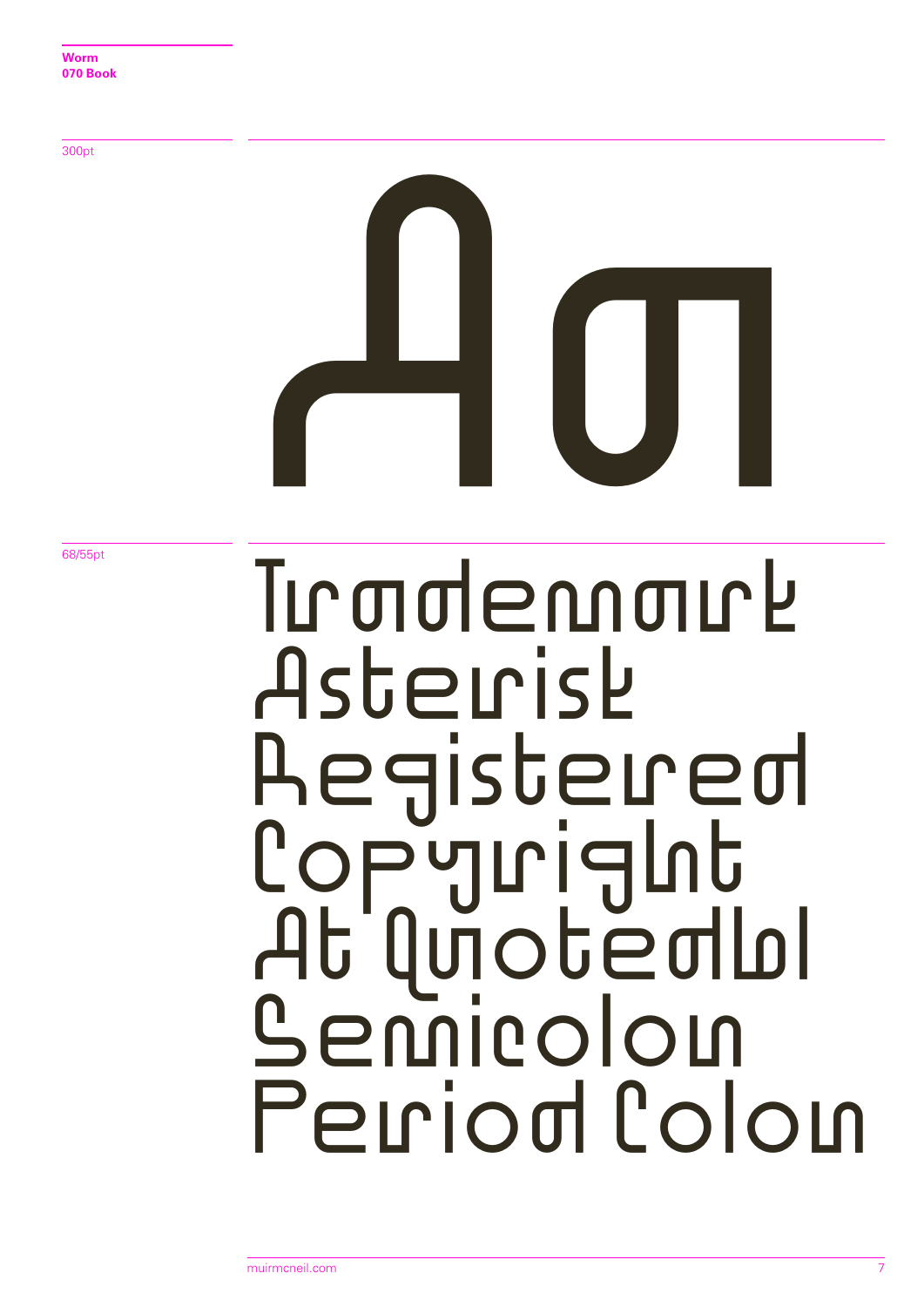## Aa Trademark Asterisk Registered Copyright At Quotedbl Semicolon Perriod Colon

68/55pt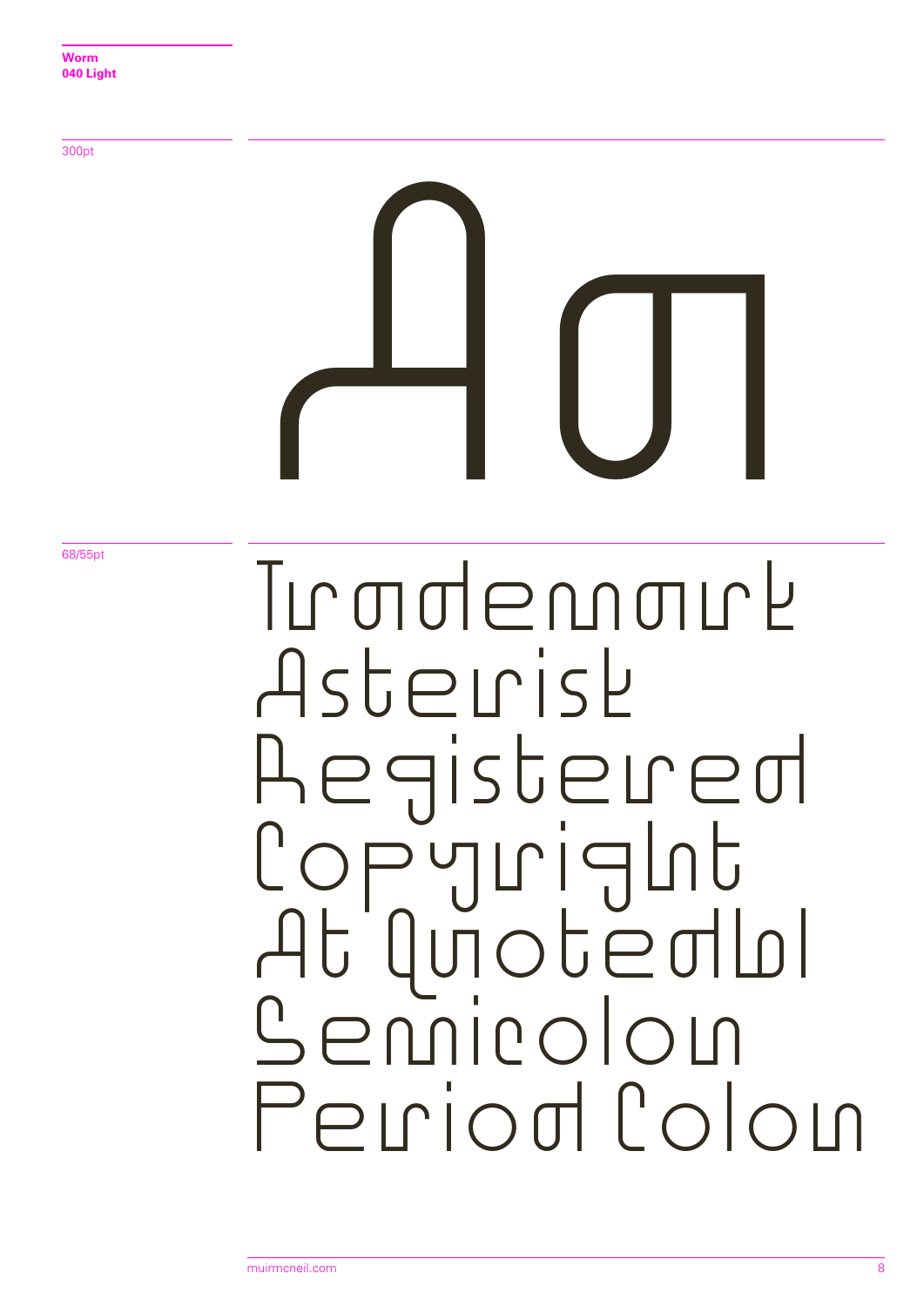

Period Colon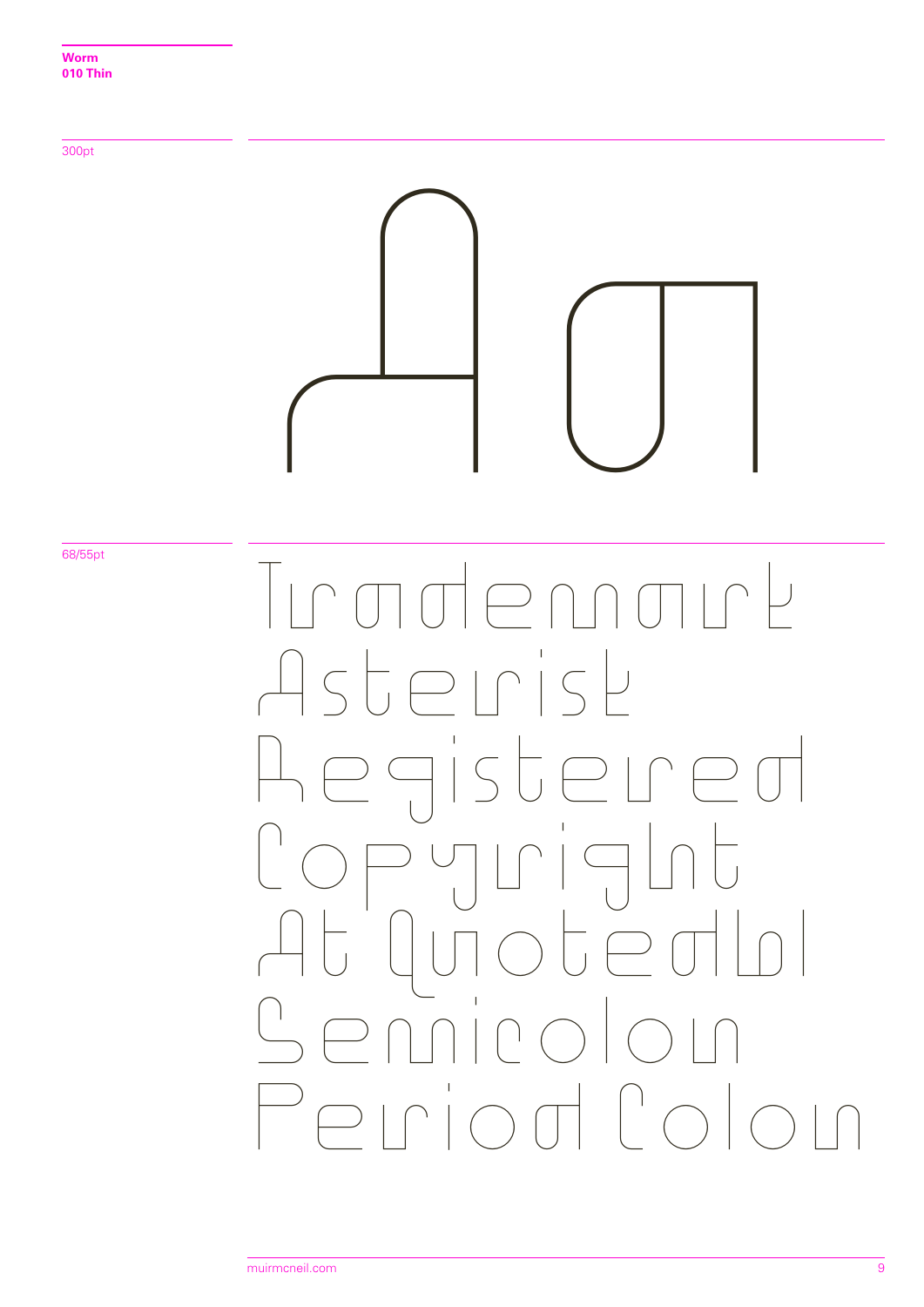Latin 1 standard character set in Opentype encoding for Macintosh.

#### **AgbloCeDgreeffGg HIniiJ.jKkLIMmAUn OoPplgArSsitu** uhuwxx4g22 an Al **The Contract of the Contract of the Contract of the Contract of the Contract of the Contract of the Contract of the Contract of the Contract of the Contract of the Contract of the Contract of The Contract of The Contract** JΫ  $\mathbf{O}$  (12  $\mathbf{p}$ S&EQBCF 130 OOG  $\boldsymbol{V}$ **%%+1** 8 Н Ш PЦ a a T . . . . . . .

SS01 Alternates

#### **B.EGKNNOPRSVaefmosz**